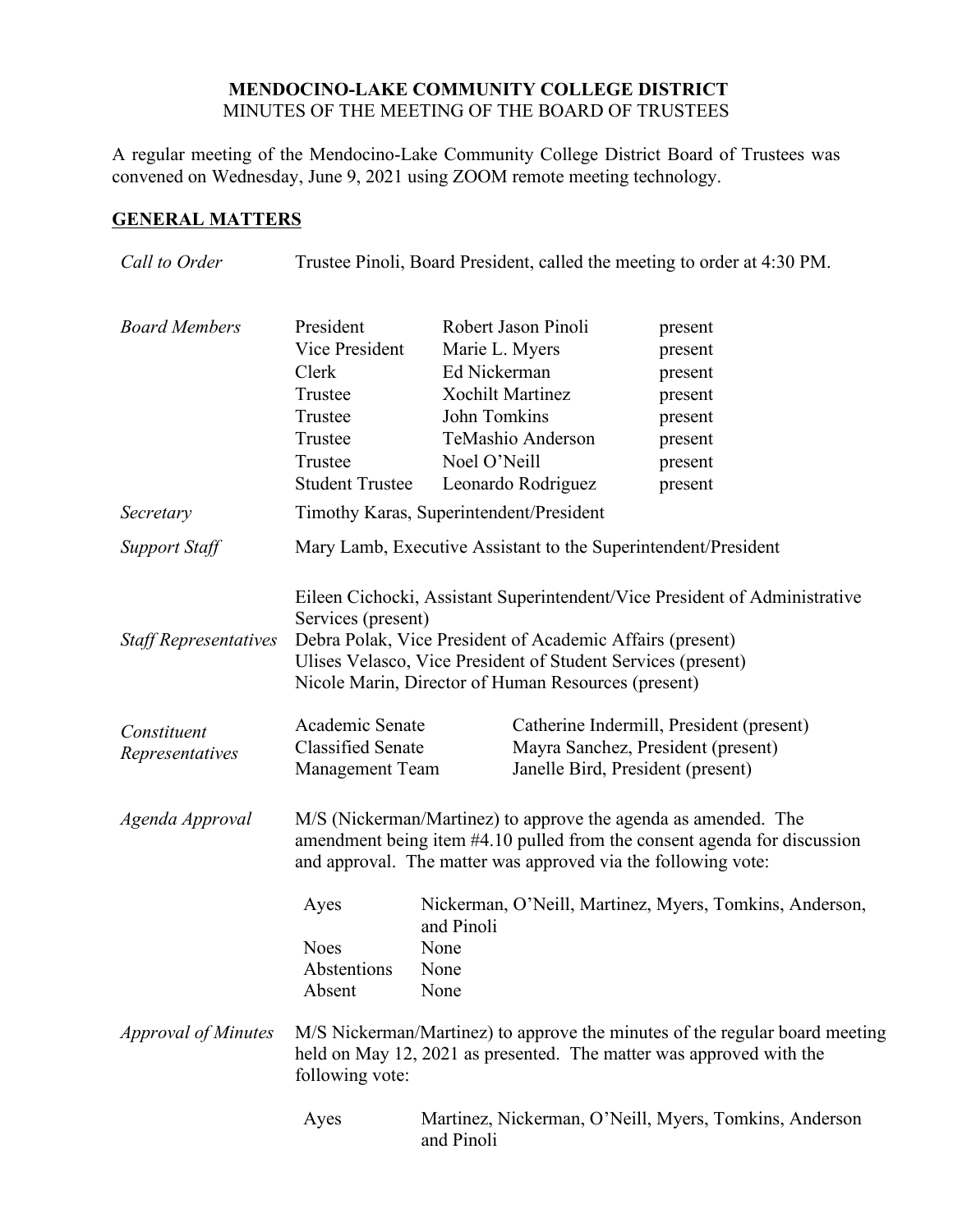|                                                         | <b>Noes</b><br>Abstentions                                                                                                                                                                                                               | None<br>None                                                                                                                                                                                                                                |  |
|---------------------------------------------------------|------------------------------------------------------------------------------------------------------------------------------------------------------------------------------------------------------------------------------------------|---------------------------------------------------------------------------------------------------------------------------------------------------------------------------------------------------------------------------------------------|--|
| <b>Public Comment on</b><br><b>Closed Session Items</b> | Absent<br>None<br>There were no comments made on closed session items.                                                                                                                                                                   |                                                                                                                                                                                                                                             |  |
|                                                         | <b>CLOSED SESSION</b><br>The Board adjourned to Closed Session at 4:35 PM with Board President<br>Pinoli stating only items 2.1, 2.3 and 2.4 would be discussed in closed session.                                                       |                                                                                                                                                                                                                                             |  |
| Report of Action<br>Taken in Closed<br><b>Session</b>   | <b>OPEN SESSION</b><br>The Board returned to open session at 5:30 PM with Board President Pinoli<br>reporting there was no action taken in closed session.                                                                               |                                                                                                                                                                                                                                             |  |
|                                                         | Board President Pinoli did report the board successfully completed the<br>evaluation of the Superintendent/President which was discussed under item<br>#2.4.                                                                             |                                                                                                                                                                                                                                             |  |
| <b>Public Comments</b>                                  |                                                                                                                                                                                                                                          | There were several comments made by members of the public at this time.                                                                                                                                                                     |  |
|                                                         | C.J. Olson submitted a written comment advocating for telecommuting by<br>college staff members. Each of the trustees received a copy of his comments.<br>In addition, they were posted on the college website for the public to review. |                                                                                                                                                                                                                                             |  |
|                                                         | Toni Fort addressed the board regarding a telecommuting policy. She<br>advocated for the trustees to include an option for employees to be able to<br>telecommute as we move forward to returning to the campus.                         |                                                                                                                                                                                                                                             |  |
|                                                         | Tony Novelli addressed the board regarding the elimination of board policy<br>718 regarding Teaching by Staff members. He also addressed the issue of<br>college employees being able to telecommute as well.                            |                                                                                                                                                                                                                                             |  |
|                                                         | <b>OATH OF OFFICE</b>                                                                                                                                                                                                                    | The Oath of Office was administered to newly elected Student Trustee<br>Leonardo Rodriguez by Board President Pinoli. Upon completion of the oath,<br>Mr. Rodriguez assumed his duties as Student Trustee.                                  |  |
|                                                         | <b>PRESIDENT AND ADMINISTRATION REPORT</b><br>A written report was presented by Superintendent/President Karas who added<br>the following information:                                                                                   |                                                                                                                                                                                                                                             |  |
|                                                         | Superintendent/President Karas welcomed the new Student Trustee Leonardo<br>Rodriguez.                                                                                                                                                   |                                                                                                                                                                                                                                             |  |
|                                                         |                                                                                                                                                                                                                                          | He stated the enrollment snapshot included in the packet is a little outdated.<br>Summer school began this last Monday with a few classes being offered on<br>ground. Enrollment is looking like it will be meeting out three-year average. |  |

Currently, we are working to remove some fraudulent enrollments which will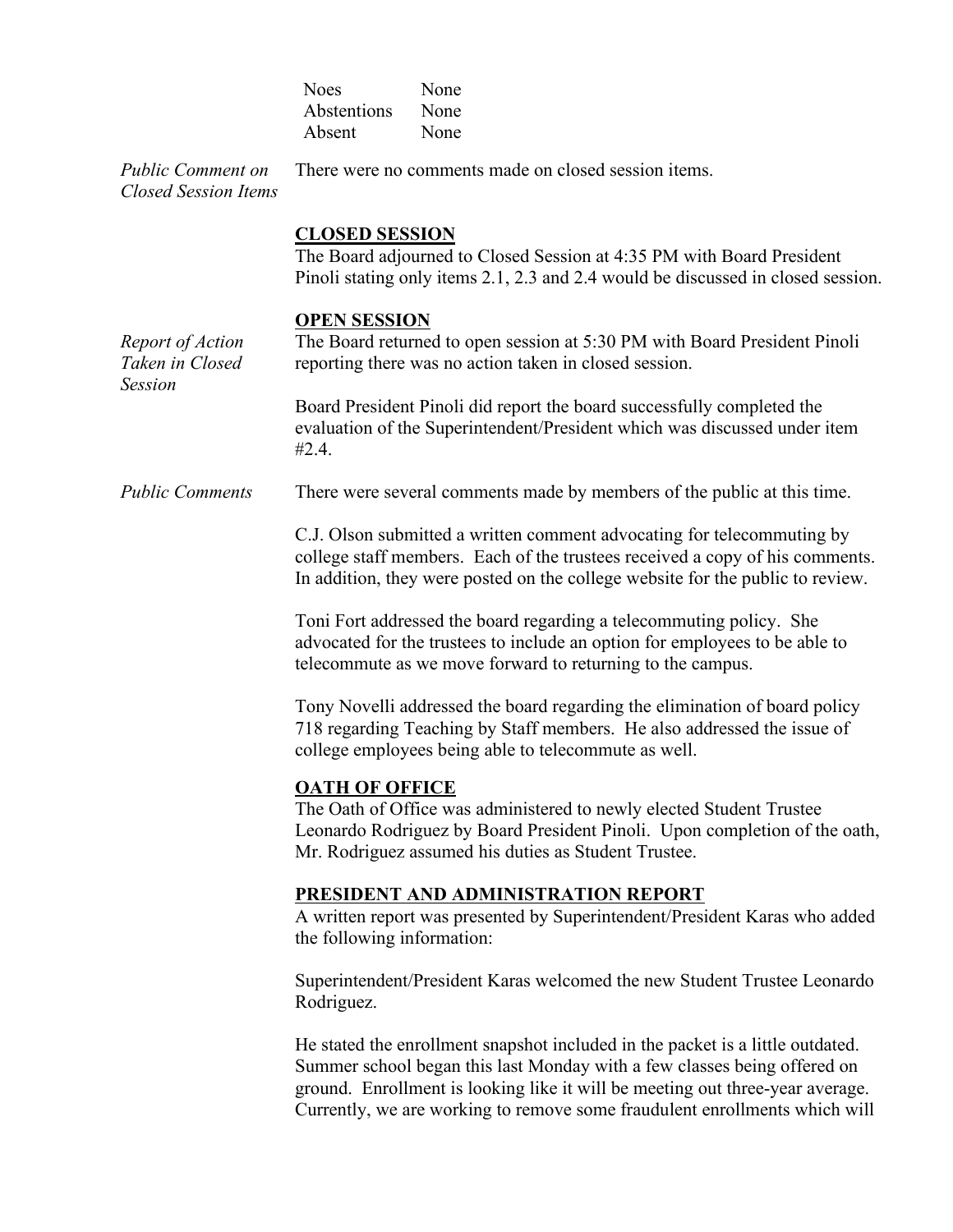result in some lower enrollment numbers as we move forward. He added he will have an updated full report in August.

He informed the board he traveled to Round Valley yesterday where he met for three hours with the District Superintendent and the Principal from Round Valley High School. He will be returning sometime in the fall to meet with them again.

Superintendent/President Karas shared more information about the Blue Zone on the Coast in response to Trustee Myers question. Regarding the Construction Grant, the deliverables included in the grant did not include working with high school students. The monies are being used mostly to hire the full-time faculty member and other faculty in support of the program.

#### **CONSENT AGENDA**

M/S (Nickerman/Tomkins) Board of Trustees does hereby approve the Consent Agenda as presented. The consent agenda was approved with the following vote:

| Ayes                          | Martinez, Nickerman, Myers, Anderson, O'Neill, Tomkins,<br>Anderson, and Pinoli |
|-------------------------------|---------------------------------------------------------------------------------|
|                               |                                                                                 |
| <b>Noes</b>                   | None                                                                            |
| Abstentions                   | None                                                                            |
| Absent                        | None                                                                            |
| Advisory Vote Rodriguez - aye |                                                                                 |

Items with an asterisk \* were approved by one motion as the Consent Agenda.

#### **Personnel**

*Consideration to approve Personnel List – Short Term Non-Continuing Employees* \*RESOLVED, That the Mendocino-Lake Community College District Board of Trustees does hereby ratify the employment of the short-term noncontinuing (STNC) employees as submitted and presented at the meeting pending receipt of all necessary employment eligibility requirements. *Consideration to approve personnel List – Part-Time Faculty* \*RESOLVED, That the Mendocino-Lake Community College District Board of Trustees does hereby approve the employment of the Part-Time Faculty for the Summer 2021 semester as presented pending receipt of all necessary employment eligibility requirements. *Consideration to approve Employment – Classified* \*RESOLVED, That the Mendocino-Lake Community College District Board of Trustees hereby employs Mayra Sanchez, effective July 1, 2021; pending receipt of all necessary employment eligibility requirements. *Consideration to approve Employment – Full-* \*RESOLVED, That the Mendocino-Lake Community College District Board of Trustees hereby employs Apryl Guisasola as a tenure-track full-time Equity Counselor effective July 1, 2021; Mr. Kurt Voigt as a tenure-track full-time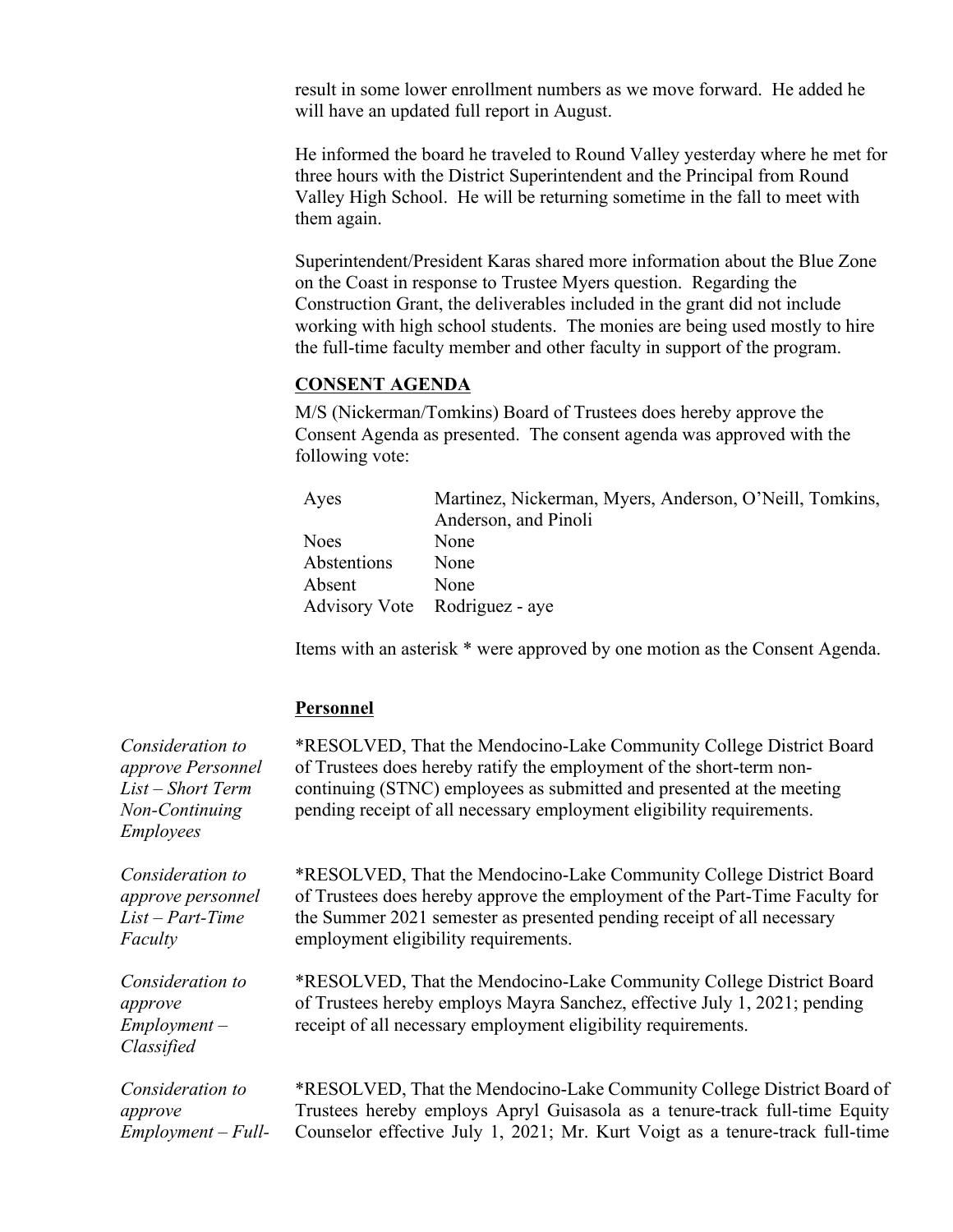*Time Faculty* instructor in Agriculture effective August 13, 2021; and Mr. Jose Hernandez Venegas as a temporary, categorical full-time instructor as CAMP Counselor effective July 1 2021, pending receipt of all necessary employment eligibility requirements.

> \*RESOLVED, That the Mendocino-Lake Community College District Board of Trustees hereby employs Janet Jones, effective July 1, 2021; pending receipt of all necessary employment eligibility requirements.

\*RESOLVED, That the Mendocino-Lake Community College District Board of Trustees hereby employs Monica Flores, Director of Lake Center, effective: July 1, 2021, pending receipt of all necessary employment eligibility requirements.

\*RESOLVED, That the Mendocino-Lake Community College District Board of Trustees hereby approves the three-month categorically funded faculty contract for Brenda Estrada, FYI Counselor effective July 1, 2021 through September 30, 2021 as presented.

\*RESOLVED, That the Mendocino-Lake Community College District Board of Trustees hereby approves the classified administrator contract for Mariana Garcia Martinez, Program Manager, CAMP (Categorical) effective July 1, 2021 through June 30, 2022 as presented.

\*RESOLVED, That the Mendocino-Lake Community College District Board of Trustees hereby ratifies the resignation of Marianna Cooper, Admissions and Records Specialist effective July 8, 2021.

\*RESOLVED, That the Mendocino-Lake Community College District Board of Trustees hereby ratifies the 2021/22 salary schedule adjustment between the Mendocino-Lake Community College District and the Vice Presidents.

## **Other Items**

\*RESOLVED, That the Mendocino-Lake Community College District Board of Trustees hereby accept the fiscal report as of April 30, 2021 as presented.

*Donation* \*RESOLVED, That the Mendocino-Lake Community College District Board of Trustees hereby accepts the donation to Mendocino College by Parducci Cellars/Mendocino Wine Company.

#### **ACTION ITEM:**

After reviewing the information provided, the board took the following action:

M/S (Myers/Nickerman) that the Mendocino-Lake Community College District Board of Trustees hereby ratifies the 2021/22 Tentative Agreement between the Mendocino-Lake Community College District and the Mendocino-Lake Community College Management Team.

*Consideration to approve Employment – Confidential Consideration to approve Employment – Educational Administrator Consideration to approve Categorically-Funded Faculty Contracts Consideration to approve Classified Administrator Contracts*

*Consideration to ratify Resignation - Classified*

*Consideration to approve the Vice President Salary Schedule 2021/22*

*Fiscal Report as of April 30, 2021*

*Consideration to approve Mendocino-Lake Community College Management Team 2021/22 Tentative Agreement*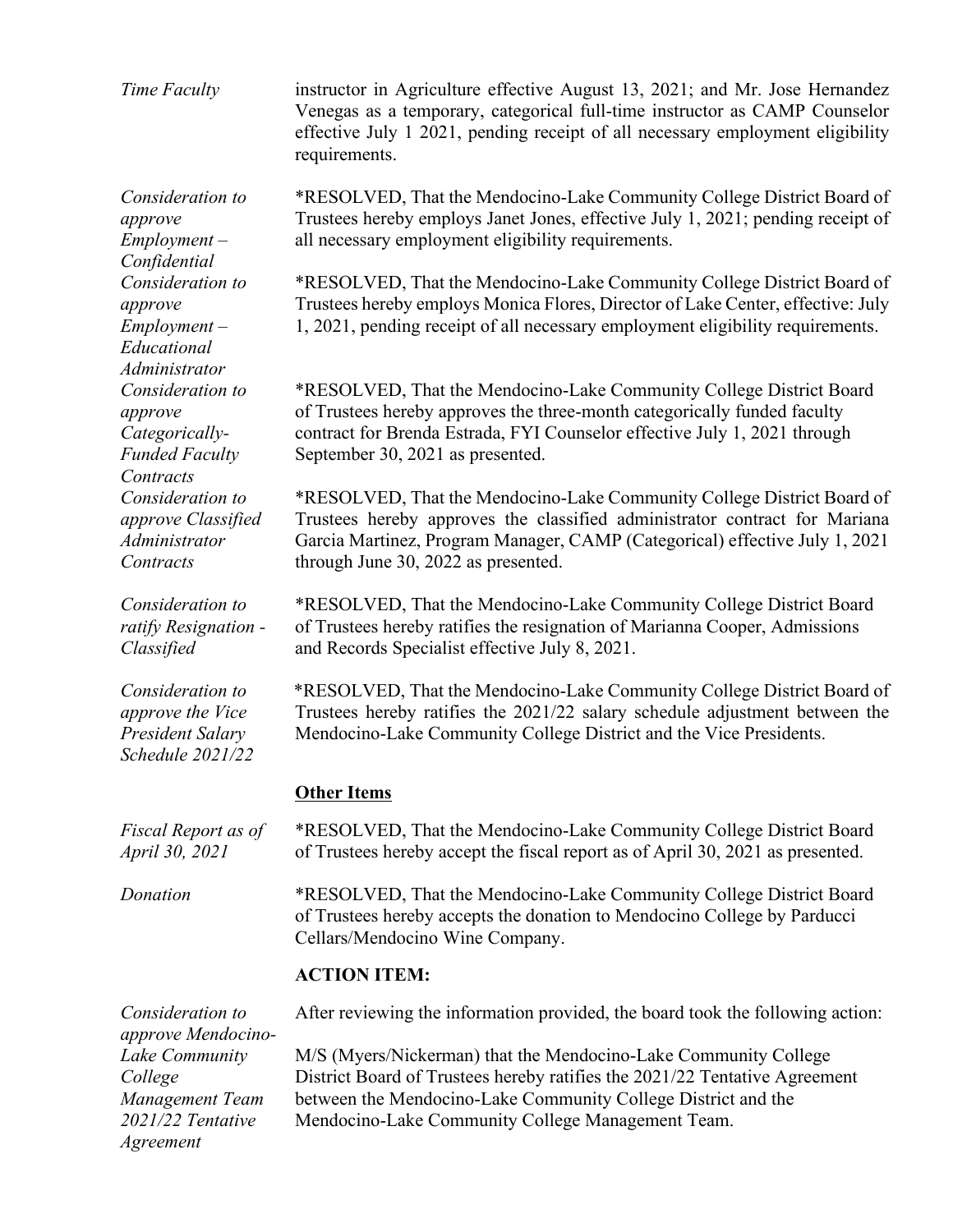| Ayes        | Martinez, Nickerman, Myers, Anderson, O'Neill, Tomkins, |
|-------------|---------------------------------------------------------|
|             | Anderson, and Pinoli                                    |
| Noes        | None                                                    |
| Abstentions | None                                                    |
| Absent      | None                                                    |
|             | Advisory Vote Rodriguez – aye                           |
|             |                                                         |

*Big Picture - Diversity, Equity and Inclusion – The Faculty Response*

A presentation on Diversity, Equity and Inclusion was made by Catherine Indermill, Academic Senate President, Tascha Whetzel, Curriculum Committee Chair; Fernando Calderon and Emily Hashemian, Counseling Faculty; and Ginny Buccelli, Academic Senate Vice President.

Catherine Indermill noted the faculty have been working on equity and inclusion throughout the year. Three specific activities were highlighted as part of the presentation.

Tascha Whetzel outlined the activities completed in developing a cultural audit of curriculum. There are seven areas of the COR in which questions about equity and inclusion were developed.

Counselors Fernando Calderon and Emily Hashemian outlined the various items which were important in maintaining a FERPA and ADA compliant platform in Cranium Café.

It is crucial that students in the various areas of our district were able to access and use the tools available.

Though enrollment is down across all areas, counseling attendance has improved. Scheduling is being moved from SARS to Cranium Café with selfscheduling also being explored.

Ginny Buccelli discussed the issue of Credit for Prior Learning. Regulation 55050 changed from Credit by Examination to Credit for Prior Learning.

Credit for Prior Learning can help students use their life experiences for college credit. Knowledge and experience might be gained through

- Military training
- Industry training
- State/federal government training
- Apprenticeships, internships, work-based learning, etc.
- Validated volunteer and civic activities such as the Peace Corps

There are many benefits of Credit for Prior Learning. Students who completed degrees with Credit for Prior Learning, completed their degrees at twice the rate of students with no Credit for Prior Learning credits. Students completing their degrees sooner equate to an increase in monies to the institution through the Student-Centered Funding Formula (SCFF).

Discussion during the fall inservice will include the next steps which will include faculty development of evaluation tools, rubrics, etc.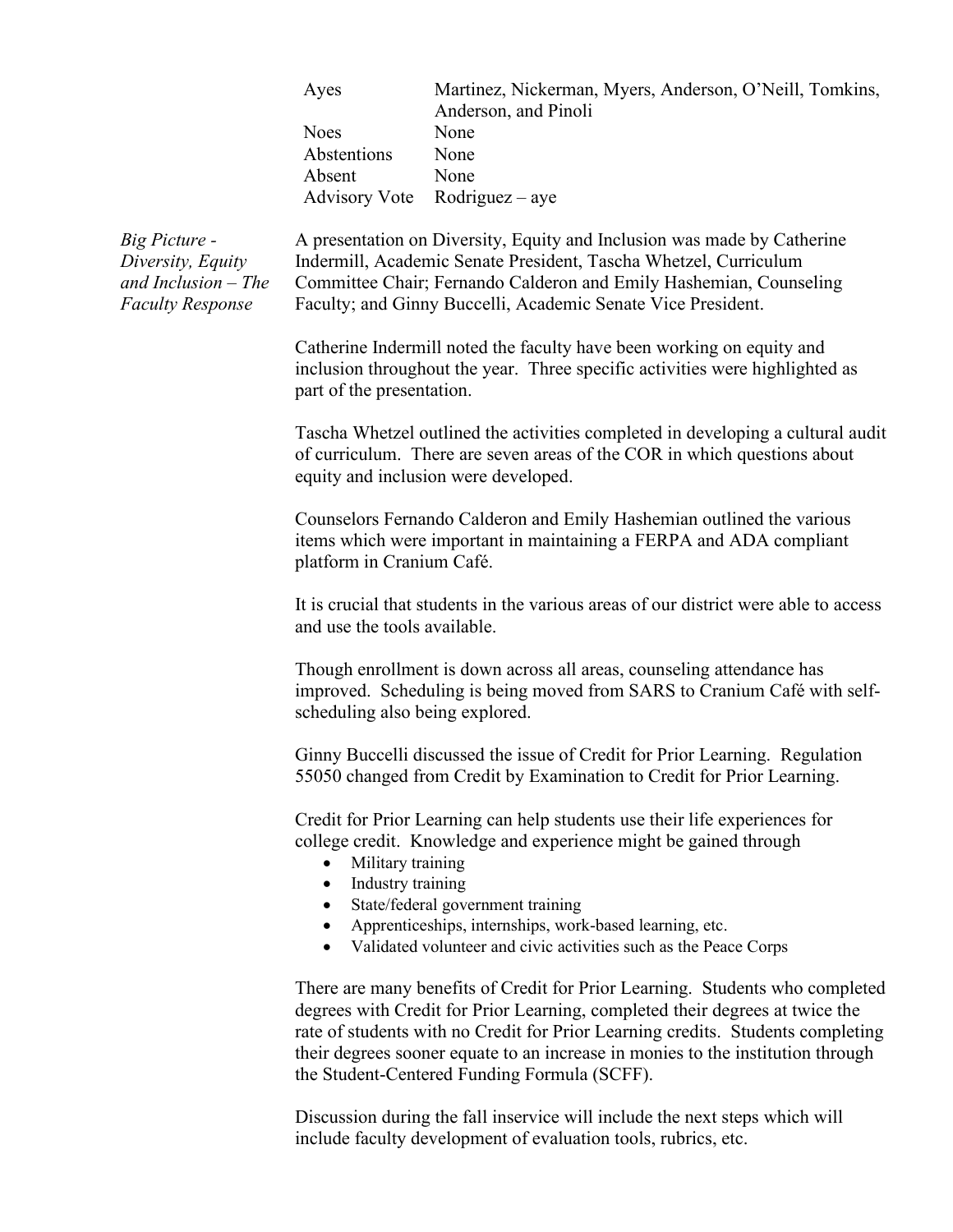# **ACTION ITEMS**

| $2021/22$ Tentative<br><b>Budget</b>                                               | After reviewing the information presented and subsequent discussion, the<br>board took the following action: |                                                                                                                                                                                                                            |  |
|------------------------------------------------------------------------------------|--------------------------------------------------------------------------------------------------------------|----------------------------------------------------------------------------------------------------------------------------------------------------------------------------------------------------------------------------|--|
|                                                                                    | following vote:                                                                                              | M/S (Nickerman/Tomkins) that the Mendocino-Lake Community College<br>District Board of Trustees does hereby adopt the proposed 2021/22 Tentative<br>Budget as presented and shown on Attachments A-1 through I with the    |  |
|                                                                                    | Ayes                                                                                                         | Martinez, Nickerman, Myers, Anderson, O'Neill, Tomkins,<br>Anderson, and Pinoli                                                                                                                                            |  |
|                                                                                    | <b>Noes</b>                                                                                                  | None                                                                                                                                                                                                                       |  |
|                                                                                    | Abstentions                                                                                                  | None                                                                                                                                                                                                                       |  |
|                                                                                    | Absent                                                                                                       | None                                                                                                                                                                                                                       |  |
|                                                                                    | <b>Advisory Vote</b>                                                                                         | Rodriguez - aye                                                                                                                                                                                                            |  |
| District Order of<br>Priorities for Five-<br>Year Capital Outlay<br>Plan 2023/2027 | After reviewing the information presented and discussion, the board took the<br>following action:            |                                                                                                                                                                                                                            |  |
|                                                                                    |                                                                                                              | M/S (Nickerman/Myers) that the Mendocino-Lake Community College<br>District Board of Trustees does hereby approve the District Order of Priorities<br>for Five-Year Capital Outlay Plan 2023/2027 with the following vote: |  |
|                                                                                    | Ayes                                                                                                         | Martinez, Nickerman, Myers, Anderson, O'Neill, Tomkins,<br>Anderson, and Pinoli                                                                                                                                            |  |
|                                                                                    | <b>Noes</b>                                                                                                  | None                                                                                                                                                                                                                       |  |
|                                                                                    | Abstentions                                                                                                  | None                                                                                                                                                                                                                       |  |
|                                                                                    | Absent                                                                                                       | None                                                                                                                                                                                                                       |  |
|                                                                                    | <b>Advisory Vote</b>                                                                                         | Rodriguez - aye                                                                                                                                                                                                            |  |
| Classified<br>Professionals Week<br>$-$ Resolution 06-21-<br>01                    |                                                                                                              | After reviewing the information presented, the board took the following action:                                                                                                                                            |  |
|                                                                                    |                                                                                                              | M/S (Myers/Nickerman) that the Mendocino-Lake Community College<br>District Board of Trustees does hereby adopt Resolution 06-21-01 in honor of<br>Classified Professionals with the following vote:                       |  |
|                                                                                    | Ayes                                                                                                         | Martinez, Nickerman, Myers, Anderson, O'Neill, Tomkins,<br>Anderson, and Pinoli                                                                                                                                            |  |
|                                                                                    | <b>Noes</b>                                                                                                  | None                                                                                                                                                                                                                       |  |
|                                                                                    | Abstentions                                                                                                  | None                                                                                                                                                                                                                       |  |
|                                                                                    | Absent                                                                                                       | None                                                                                                                                                                                                                       |  |
|                                                                                    | <b>Advisory Vote</b>                                                                                         | Rodriguez - aye                                                                                                                                                                                                            |  |
| <b>Board Policy</b><br>Additions and<br>Revisions - Second                         | following action:                                                                                            | After reviewing the information presented and discussion, the board took the                                                                                                                                               |  |
| Reading                                                                            |                                                                                                              | M/S (Martinez/Anderson) that the Mendocino-Lake Community College<br>District Board of Trustees does hereby adopt the additions and/or revisions to                                                                        |  |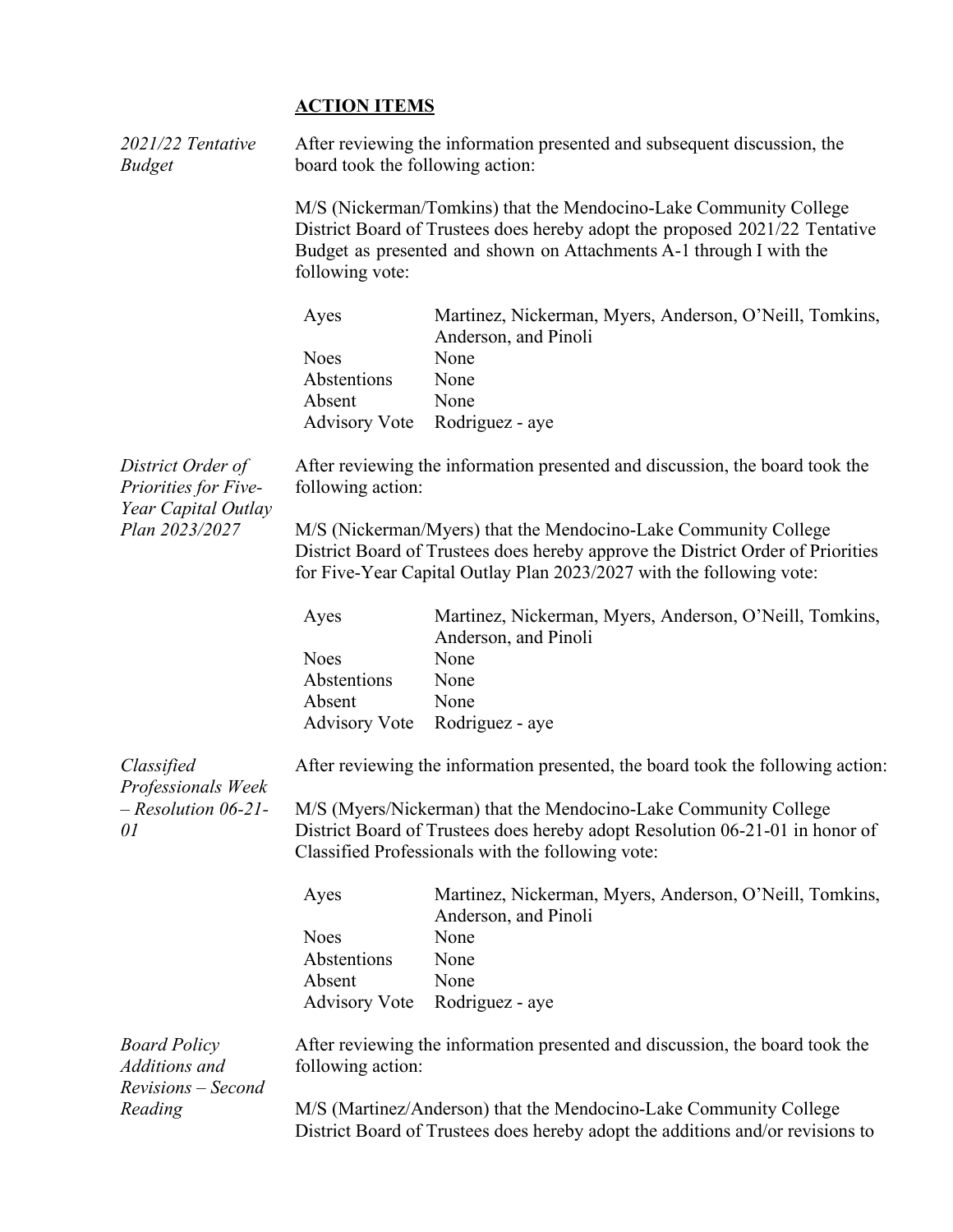Board Policy 5010, Board Policy 5020, Board Policy 5300, Board Policy 5800, Board Policy 7230, Board Policy 7260, Board Policy 7300, Board Policy 7310; Board Policy 7365, Board Policy 7370, Board Policy 7400 and Board Policy 7500 as presented with the following vote:

|                                                      | Ayes                                                                       | Martinez, Nickerman, Myers, Anderson, O'Neill, Tomkins,<br>Anderson, and Pinoli                                                     |  |
|------------------------------------------------------|----------------------------------------------------------------------------|-------------------------------------------------------------------------------------------------------------------------------------|--|
|                                                      | <b>Noes</b>                                                                | None                                                                                                                                |  |
|                                                      | Abstentions                                                                | None                                                                                                                                |  |
|                                                      | Absent                                                                     | None                                                                                                                                |  |
|                                                      | <b>Advisory Vote</b>                                                       | $Rodriguez - aye$                                                                                                                   |  |
| College and Career<br>Pathways (CCAP)<br>Partnership | board took the following action:                                           | After reviewing the information presented and subsequent discussion, the                                                            |  |
| Agreement – Second                                   | M/S (Myers/Tomkins) that the Mendocino-Lake Community College District     |                                                                                                                                     |  |
| Reading                                              | Board of Trustees does hereby approve the College and Career Pathways      |                                                                                                                                     |  |
|                                                      | (CCAP) Partnership agreement with Point Arena Unified School District with |                                                                                                                                     |  |
|                                                      | the following vote:                                                        |                                                                                                                                     |  |
|                                                      |                                                                            | $M_{\text{out}}$ $\sim N_{\text{in}}$ $\sim N_{\text{in}}$ $M_{\text{max}}$ $\sim$ $\sim$ $\sim N_{\text{in}}$ $\sim$ $\sim$ $\sim$ |  |

| Ayes        | Martinez, Nickerman, Myers, Anderson, O'Neill, Tomkins, |
|-------------|---------------------------------------------------------|
|             | Anderson, and Pinoli                                    |
| Noes        | None                                                    |
| Abstentions | None                                                    |
| Absent      | <b>None</b>                                             |
|             | Advisory Vote Rodriguez – aye                           |

## **INFORMATIONAL REPORTS**

| Mendocino College<br>Foundation, Inc.               | A written report was submitted by the Mendocino College Foundation staff.<br>Joe Atherton, Director of Fiscal Services stated he had nothing to add.                                                                               |
|-----------------------------------------------------|------------------------------------------------------------------------------------------------------------------------------------------------------------------------------------------------------------------------------------|
| <b>Constituents Group</b><br>Reports                | <b>Academic Senate</b><br>A written report was submitted by Academic Senate President Indermill who<br>stated she had nothing to add.                                                                                              |
|                                                     | <b>Classified Senate</b><br>A written report was submitted by Classified Senate President Mayra Sanchez<br>who stated she had nothing to add.                                                                                      |
|                                                     | <b>Management Team</b><br>A written report was submitted by Management Team President Janelle Bird<br>who added she has enjoyed being the Management Team President and this<br>will be her last meeting serving in this capacity. |
| <b>Board Policy</b><br>Deletions – First<br>Reading | Lois O'Rourke addressed the board on this item and urged the board to reject<br>this policy deletion.                                                                                                                              |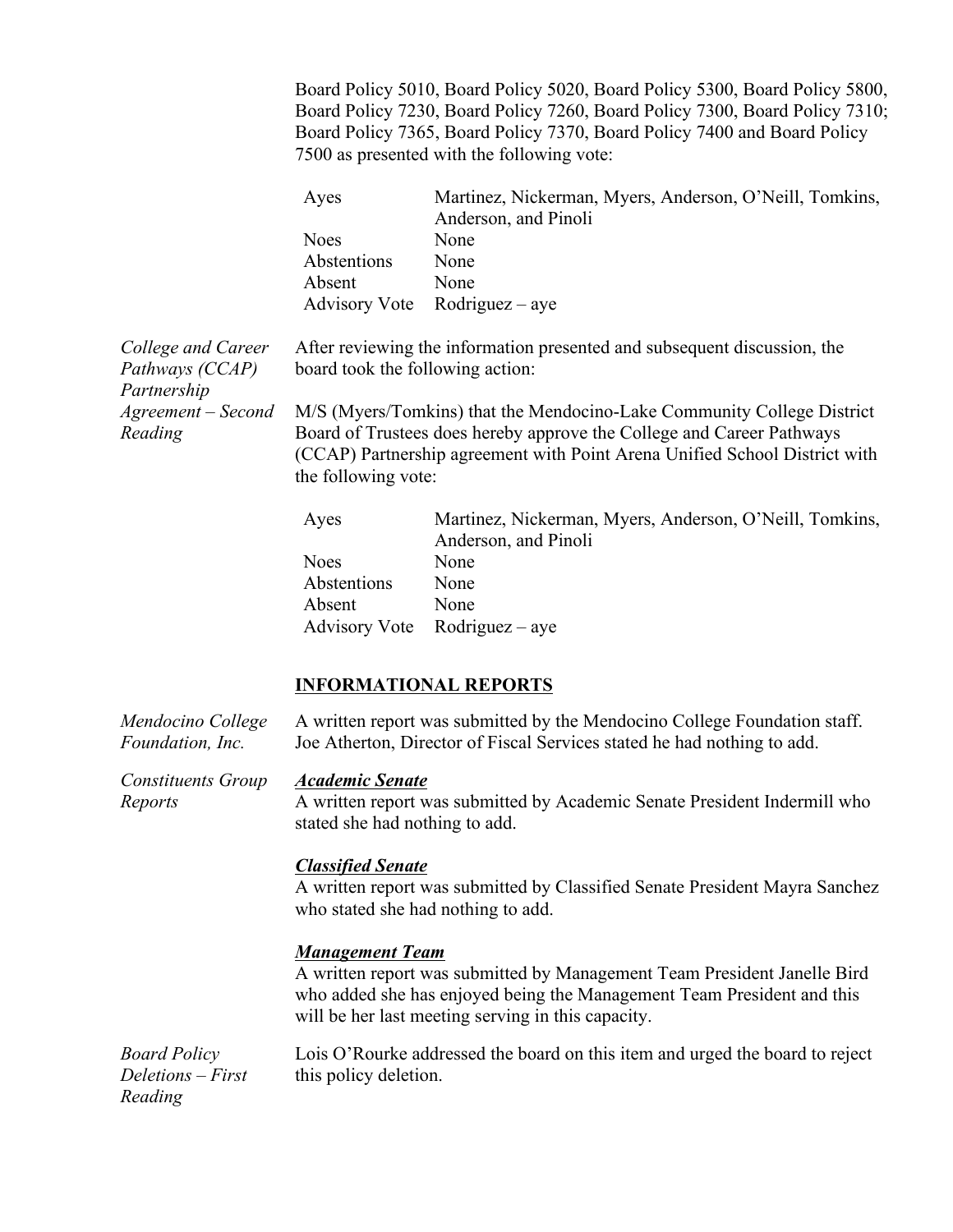Board policy 718 – Teaching Assignments for Staff is presented for deletion. Discussion and/or deletion of this policy will take place at the August 2021 board meeting.

### **TRUSTEE COMMUNICATION**

*Trustee Reports* Trustees commented orally on their recent college-related activities.

Trustee Anderson thanked everyone for their continued hard work and congratulated all the students who completed their course work this spring. He expressed his concern regarding the weeds around the buildings at the Lake Center and making sure we have a defensible space in place.

Trustee Martinez expressed her thanks to everyone for their continued work.

Trustee Myers she stated she watched graduation and hopes we will be able to be back on campus soon. She also expressed her thanks for the security training taking place.

Trustee Nickerman thanked Superintendent/President Karas for his work on the Covelo issue and thanked the staff for their work.

Trustee O'Neill stated graduation was amazing and thanked everyone including the students who graduated.

Trustee Tomkins expressed the faculty did a wonderful job of working on behalf of our students.

Trustee Pinoli stated the Governor's Executive Order to continue holding these meetings in a virtual form will be ending this fall. Our goal is to hold our meeting in September in the board room with any others joining the meetings via zoom.

He would also like the Trustees to think ahead about conducting a workshop for dates in September or early October.

Student Trustee Rodriguez stated the student senate has been focusing on activities for students which most likely won't happen before we are all able to be back on campus.

*Future Agenda Items* The current list of future agenda items includes the following with additional comments from members of the Board of Trustees:

- Diversity training for Board members Trustee Martinez requested this item and feels it needs to be either a workshop or special meeting. It should not be a lecture but more of a reflection and participation by members of the board. For this reason, she feels it needs to be when we are once again able to meet in person.
- Essential needs for Trustee onboarding